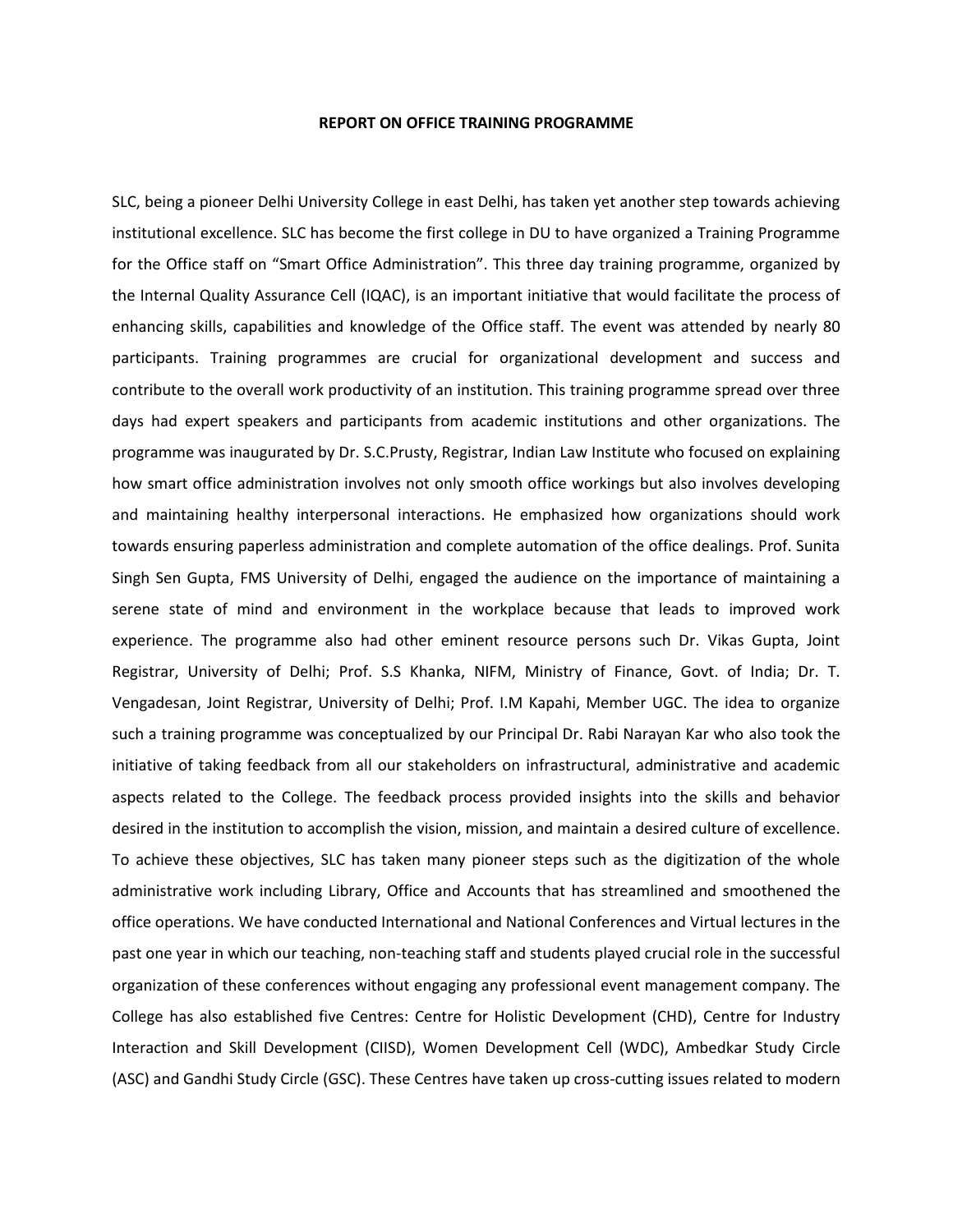lifestyle, gender, caste identity in India, professional challenges, social anomalies etc. This office training programme is another step towards improving the overall functioning of the institution and to expose our staff members to brainstorming sessions with distinguished panel/s of expert speakers who, with their experience in skilled management and administration, would guide them to adopt smart office practices. This is a pioneer initiative taken by SLC to encourage and promote smart office management, and to improve the work environment and work potential of the administrative workforce.

Poster: